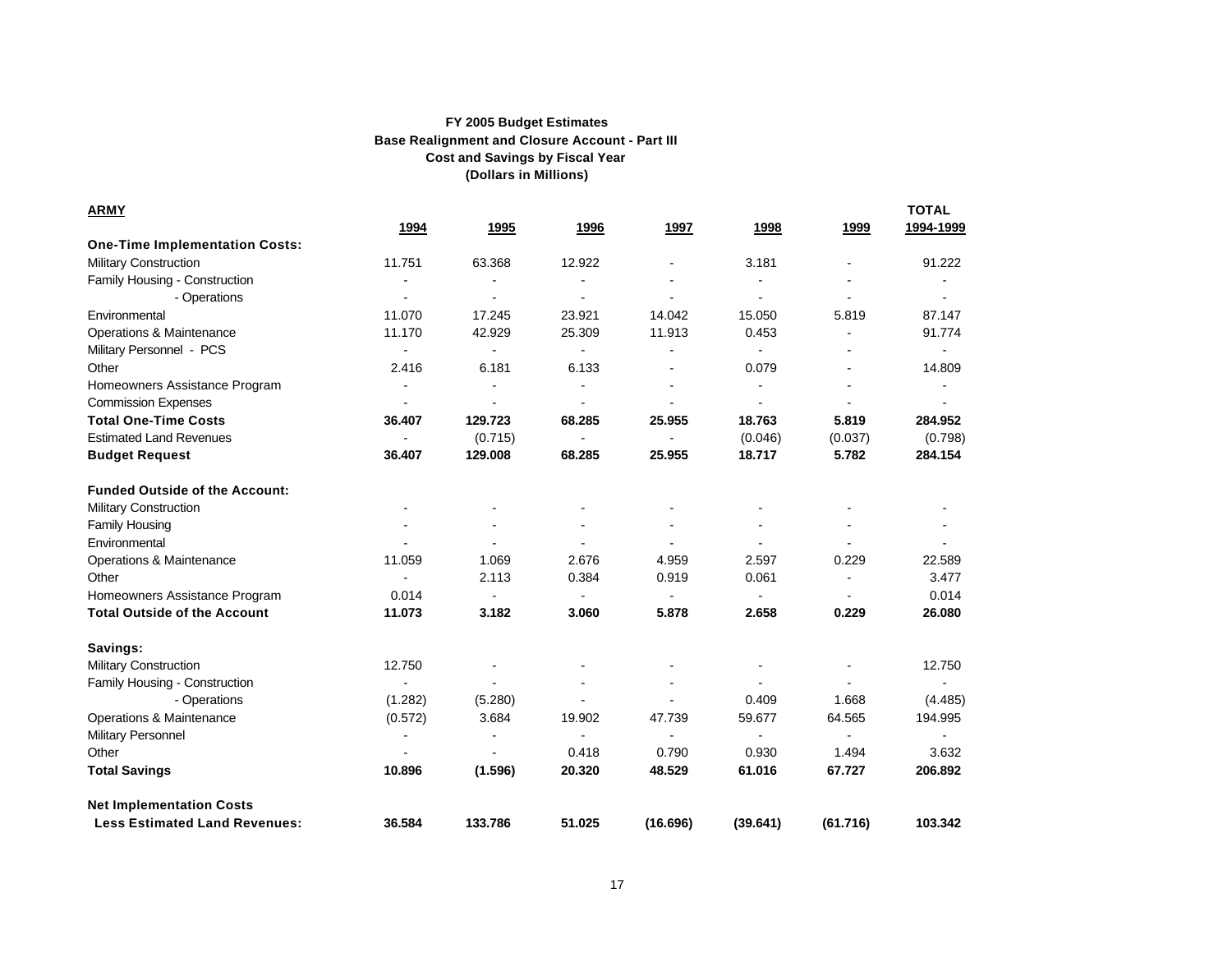| <b>NAVY</b>                           |         |           |                |                |                |             | <b>TOTAL</b> |  |
|---------------------------------------|---------|-----------|----------------|----------------|----------------|-------------|--------------|--|
|                                       | 1994    | 1995      | 1996           | 1997           | 1998           | 1999        | 1994-1999    |  |
| <b>One-Time Implementation Costs:</b> |         |           |                |                |                |             |              |  |
| <b>Military Construction</b>          | 272.422 | 532.611   | 727.964        | 216.969        | 124.445        | 18.800      | 1,893.211    |  |
| Family Housing - Construction         |         |           | 10.300         |                |                |             | 10.300       |  |
| - Operations                          |         |           | $\blacksquare$ |                |                |             |              |  |
| Environmental                         | 152.120 | 200.222   | 136.334        | 218.068        | 196.189        | 152.724     | 1,055.657    |  |
| Operations & Maintenance              | 315.334 | 667.008   | 621.452        | 223.097        | 150.308        | 71.795      | 2,048.994    |  |
| Military Personnel - PCS              | 11.984  | 21.000    | 11.703         | 14.682         | 9.472          | 17.734      | 86.575       |  |
| Other                                 | 32.604  | 18.255    | 6.577          | 4.267          |                |             | 61.703       |  |
| Homeowners Assistance Program         |         |           |                |                |                |             |              |  |
| <b>Commission Expenses</b>            |         |           |                |                |                |             |              |  |
| <b>Total One-Time Costs</b>           | 784.464 | 1,439.096 | 1,514.330      | 677.083        | 480.414        | 261.053     | 5,156.440    |  |
| <b>Estimated Land Revenues</b>        |         | (2.578)   |                |                | (0.051)        |             | (2.629)      |  |
| <b>Budget Request</b>                 | 784.464 | 1,436.518 | 1,514.330      | 677.083        | 480.363        | 261.053     | 5,153.811    |  |
| <b>Funded Outside of the Account:</b> |         |           |                |                |                |             |              |  |
| <b>Military Construction</b>          |         |           |                |                |                |             |              |  |
| <b>Family Housing</b>                 |         |           |                |                |                |             |              |  |
| Environmental                         |         |           |                |                | $\blacksquare$ |             |              |  |
| Operations & Maintenance              |         |           |                |                | $\blacksquare$ |             |              |  |
| Other                                 |         |           |                |                | $\blacksquare$ |             |              |  |
| Homeowners Assistance Program         |         |           |                |                | $\blacksquare$ |             |              |  |
| <b>Total Outside of the Account</b>   |         |           |                |                |                |             |              |  |
| Savings:                              |         |           |                |                |                |             |              |  |
| Military Construction                 | 38.860  | 29.580    | 75.044         | 39.052         | 13.948         | 20.602      | 217.086      |  |
| Family Housing - Construction         | 7.360   | $\sim$    | 11.600         | $\blacksquare$ |                | 37.100      | 56.060       |  |
| - Operations                          | 0.757   | 7.633     | 15.464         | 29.814         | 49.609         | 48.986      | 152.263      |  |
| Operations & Maintenance              | 46.872  | 94.515    | 360.911        | 539.596        | 677.959        | 731.553     | 2,451.406    |  |
| <b>Military Personnel</b>             | 6.485   | 55.706    | 96.796         | 190.882        | 281.139        | 315.852     | 946.860      |  |
| Other                                 | 2.941   | 15.114    | 120.198        | 186.012        | 201.716        | 205.741     | 731.722      |  |
| <b>Total Savings</b>                  | 103.275 | 202.548   | 680.013        | 985.356        | 1,224.371      | 1,359.834   | 4,555.397    |  |
| <b>Net Implementation Costs</b>       |         |           |                |                |                |             |              |  |
| <b>Less Estimated Land Revenues:</b>  | 681.189 | 1,233.970 | 834.317        | (308.273)      | (744.008)      | (1,098.781) | 598.414      |  |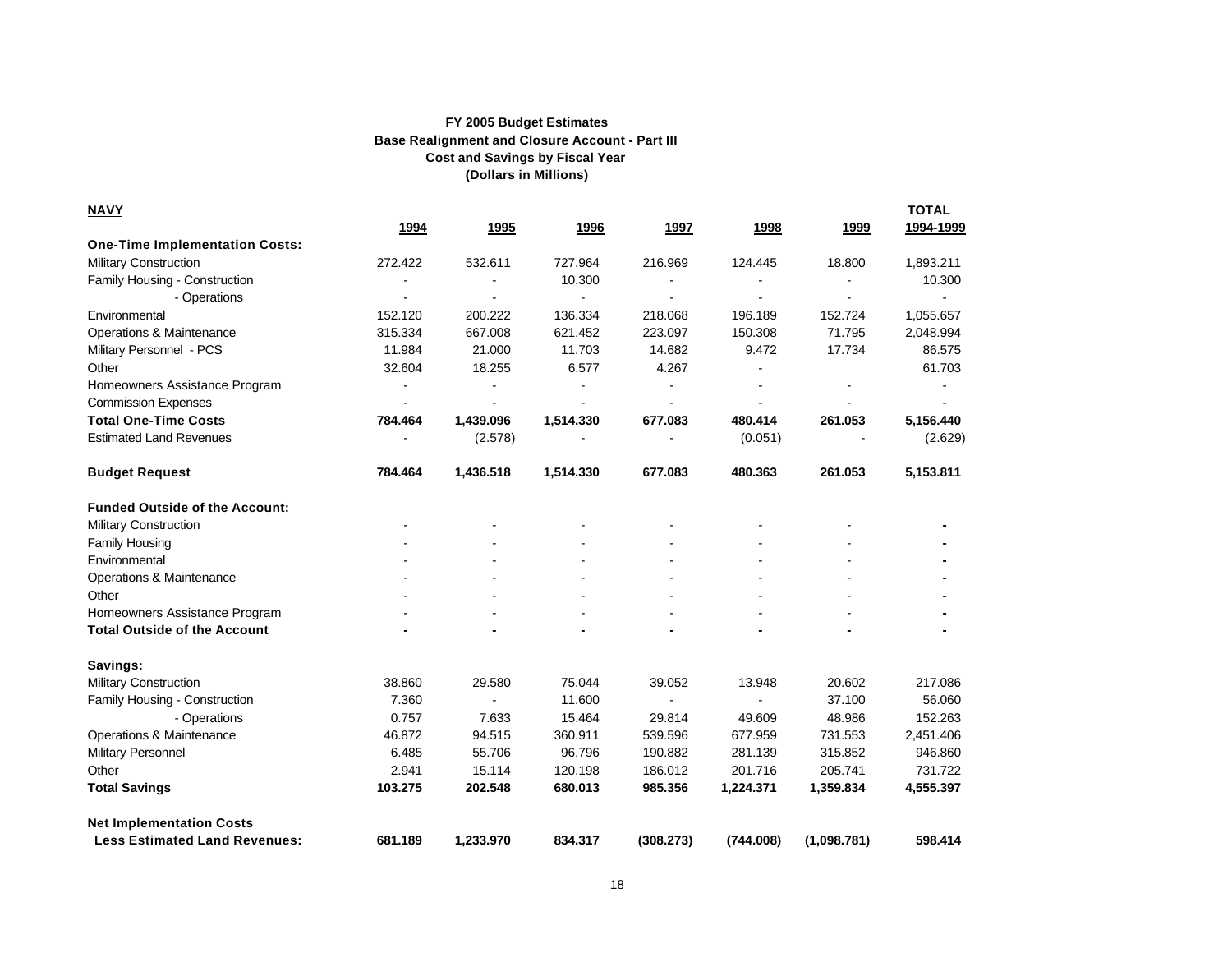| <b>AIR FORCE</b>                      |                |                |                              |                |                |                          | <b>TOTAL</b>   |
|---------------------------------------|----------------|----------------|------------------------------|----------------|----------------|--------------------------|----------------|
|                                       | 1994           | 1995           | 1996                         | 1997           | 1998           | 1999                     | 1994-1999      |
| <b>One-Time Implementation Costs:</b> |                |                |                              |                |                |                          |                |
| <b>Military Construction</b>          | 120.578        | 131.566        | 51.852                       | 24.689         | 2.007          |                          | 330.692        |
| Family Housing - Construction         | 0.511          |                |                              | 14.929         | 46.010         |                          | 61.450         |
| - Operations                          | $\blacksquare$ |                |                              | $\blacksquare$ | $\blacksquare$ |                          | $\blacksquare$ |
| Environmental                         | 86.430         | 107.451        | 33.673                       | 30.187         | 147.405        | 99.898                   | 505.044        |
| Operations & Maintenance              | 60.394         | 12.575         | 92.322                       | 43.923         | 32.153         | 31.619                   | 272.986        |
| Military Personnel - PCS              | 0.740          | 5.355          | 0.006                        |                |                |                          | 6.101          |
| Other                                 | 1.163          | 0.301          | 0.594                        | $\blacksquare$ |                | $\blacksquare$           | 2.058          |
| Homeowners Assistance Program         | $\blacksquare$ |                | $\overline{\phantom{a}}$     |                |                |                          |                |
| <b>Commission Expenses</b>            | $\blacksquare$ |                | $\qquad \qquad \blacksquare$ |                |                |                          |                |
| <b>Total One-Time Costs</b>           | 269.816        | 257.248        | 178.447                      | 113.728        | 227.575        | 131.517                  | 1,178.331      |
| <b>Estimated Land Revenues</b>        | $\blacksquare$ | $\blacksquare$ | $\overline{\phantom{a}}$     |                |                |                          |                |
| <b>Budget Request</b>                 | 269.816        | 257.248        | 178.447                      | 113.728        | 227.575        | 131.517                  | 1,178.331      |
| <b>Funded Outside of the Account:</b> |                |                |                              |                |                |                          |                |
| <b>Military Construction</b>          |                |                |                              |                |                |                          |                |
| <b>Family Housing</b>                 |                |                |                              |                |                |                          |                |
| Environmental                         |                |                |                              |                |                |                          |                |
| Operation & Maintenance               |                |                |                              |                |                |                          |                |
| Other                                 |                |                |                              |                |                |                          |                |
| Homeowners Assistance Program         | 5.079          | 71.650         |                              |                |                |                          | 76.729         |
| <b>Total Outside of the Account</b>   | 5.079          | 71.650         |                              |                |                |                          | 76.729         |
| Savings:                              |                |                |                              |                |                |                          |                |
| Military Construction                 | 3.850          | 14.850         | 5.890                        | 26.400         | 12.600         | 25.430                   | 89.020         |
| Family Housing - Construction         | $\blacksquare$ | $\blacksquare$ |                              |                | $\blacksquare$ | $\overline{\phantom{a}}$ | $\blacksquare$ |
| - Operations                          |                |                |                              |                |                |                          |                |
| Operations & Maintenance              | 8.640          | 19.630         | 52.700                       | 99.510         | 111.420        | 113.860                  | 405.760        |
| Military Personnel                    | $\blacksquare$ | 24.840         | 113.380                      | 153.370        | 156.620        | 160.140                  | 608.350        |
| Other                                 |                |                |                              |                |                |                          |                |
| <b>Total Savings</b>                  | 12.490         | 59.320         | 171.970                      | 279.280        | 280.640        | 299.430                  | 1,103.130      |
| <b>Net Implementation Costs</b>       |                |                |                              |                |                |                          |                |
| <b>Less Estimated Land Revenues:</b>  | 262.405        | 269.578        | 6.477                        | (165.552)      | (53.065)       | (167.913)                | 151.930        |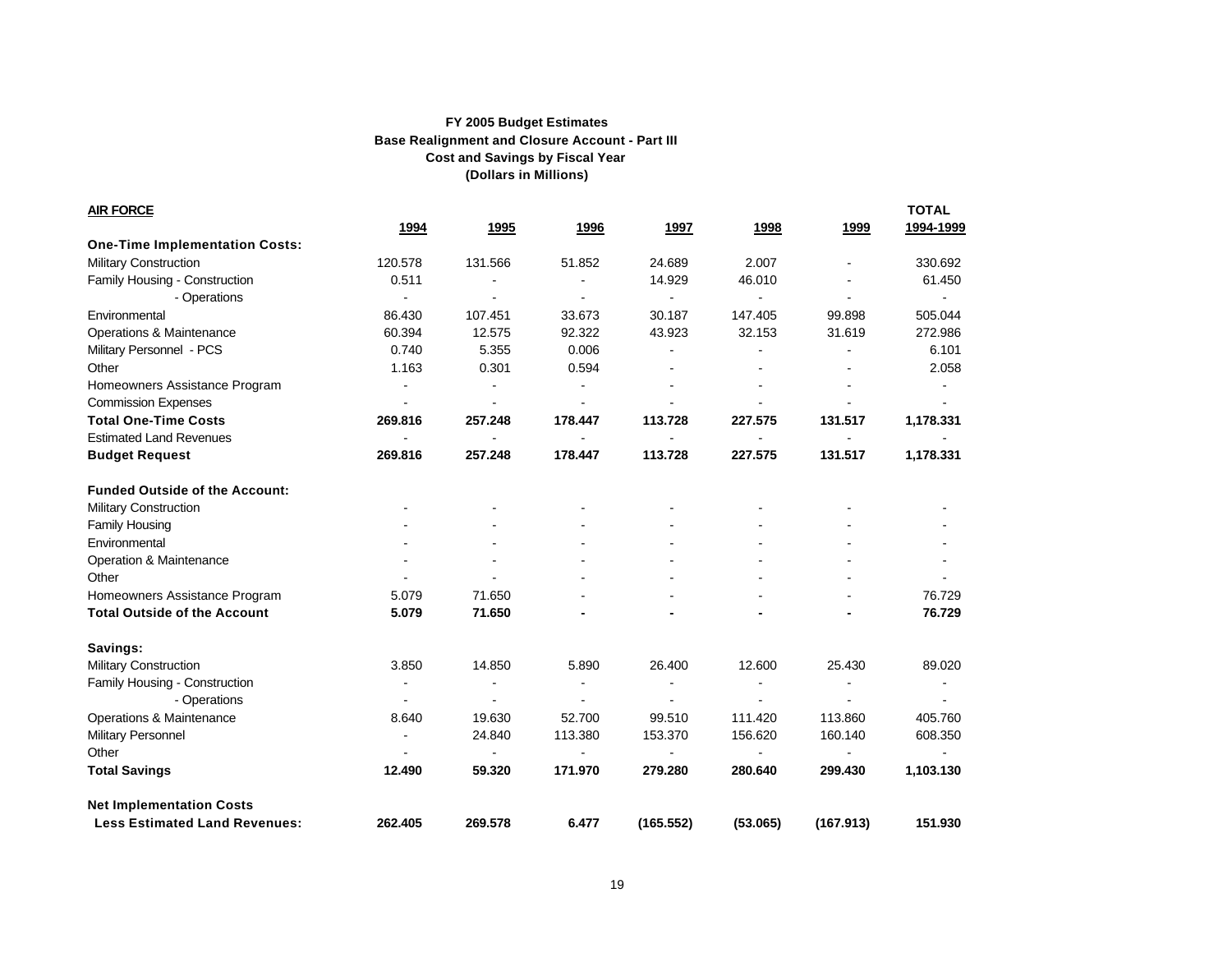| DEFENSE LOGISTICS AGENCY              |                |                          |          |          |                |                | <b>TOTAL</b> |
|---------------------------------------|----------------|--------------------------|----------|----------|----------------|----------------|--------------|
|                                       | 1994           | 1995                     | 1996     | 1997     | 1998           | 1999           | 1994-1999    |
| <b>One-Time Implementation Costs:</b> |                |                          |          |          |                |                |              |
| <b>Military Construction</b>          |                | 14.068                   |          | 37.650   |                | $\blacksquare$ | 51.718       |
| Family Housing - Construction         |                |                          |          |          |                |                |              |
| - Operations                          |                |                          |          |          |                |                |              |
| Environmental                         | 1.950          | 10.798                   | $\sim$   | 14.043   | 2.098          | 0.645          | 29.534       |
| Operations & Maintenance              | 19.300         | 30.101                   |          | 27.204   | 6.832          | 4.670          | 88.107       |
| Military Personnel - PCS              |                |                          |          |          |                |                |              |
| Other                                 |                |                          |          |          |                |                |              |
| Homeowners Assistance Program         |                | $\overline{\phantom{a}}$ |          |          |                | $\blacksquare$ |              |
| <b>Commission Expenses</b>            |                |                          |          |          | $\blacksquare$ | $\blacksquare$ |              |
| <b>Total One-Time Costs</b>           | 21.250         | 54.967                   |          | 78.897   | 8.930          | 5.315          | 169.359      |
| <b>Estimated Land Revenues</b>        |                |                          |          |          | $\blacksquare$ | $\blacksquare$ |              |
| <b>Budget Request</b>                 | 21.250         | 54.967                   |          | 78.897   | 8.930          | 5.315          | 169.359      |
| <b>Funded Outside of the Account:</b> |                |                          |          |          |                |                |              |
| <b>Military Construction</b>          | 5.850          | 0.400                    |          |          |                |                | 6.250        |
| Family Housing                        | $\overline{a}$ |                          |          |          |                |                |              |
| Environmental                         |                |                          |          |          |                | ÷,             |              |
| Operations & Maintenance              | 6.950          | 21.357                   | 6.707    |          |                |                | 35.014       |
| Other                                 |                |                          |          |          |                |                |              |
| Homeowners Assistance Program         |                |                          |          |          |                |                |              |
| <b>Total Outside of the Account</b>   | 12.800         | 21.757                   | 6.707    |          |                |                | 41.264       |
| Savings:                              |                |                          |          |          |                |                |              |
| Military Construction                 | 8.000          |                          |          |          |                |                | 8.000        |
| Family Housing - Construction         |                |                          |          |          |                |                |              |
| - Operations                          |                |                          |          | 0.025    | 0.025          | 0.025          | 0.075        |
| Operations & Maintenance              | 18.869         | 62.812                   | 82.567   | 111.824  | 117.299        | 124.467        | 517.838      |
| <b>Military Personnel</b>             |                | 0.179                    | 0.271    | 0.590    | 0.713          | 0.801          | 2.554        |
| Other                                 |                |                          | ä,       |          | $\blacksquare$ | $\blacksquare$ |              |
| <b>Total Savings</b>                  | 26.869         | 62.991                   | 82.838   | 112.439  | 118.037        | 125.293        | 528.467      |
| <b>Net Implementation Costs</b>       |                |                          |          |          |                |                |              |
| <b>Less Estimated Land Revenues:</b>  | 7.181          | 13.733                   | (76.131) | (33.542) | (109.107)      | (119.978)      | (317.844)    |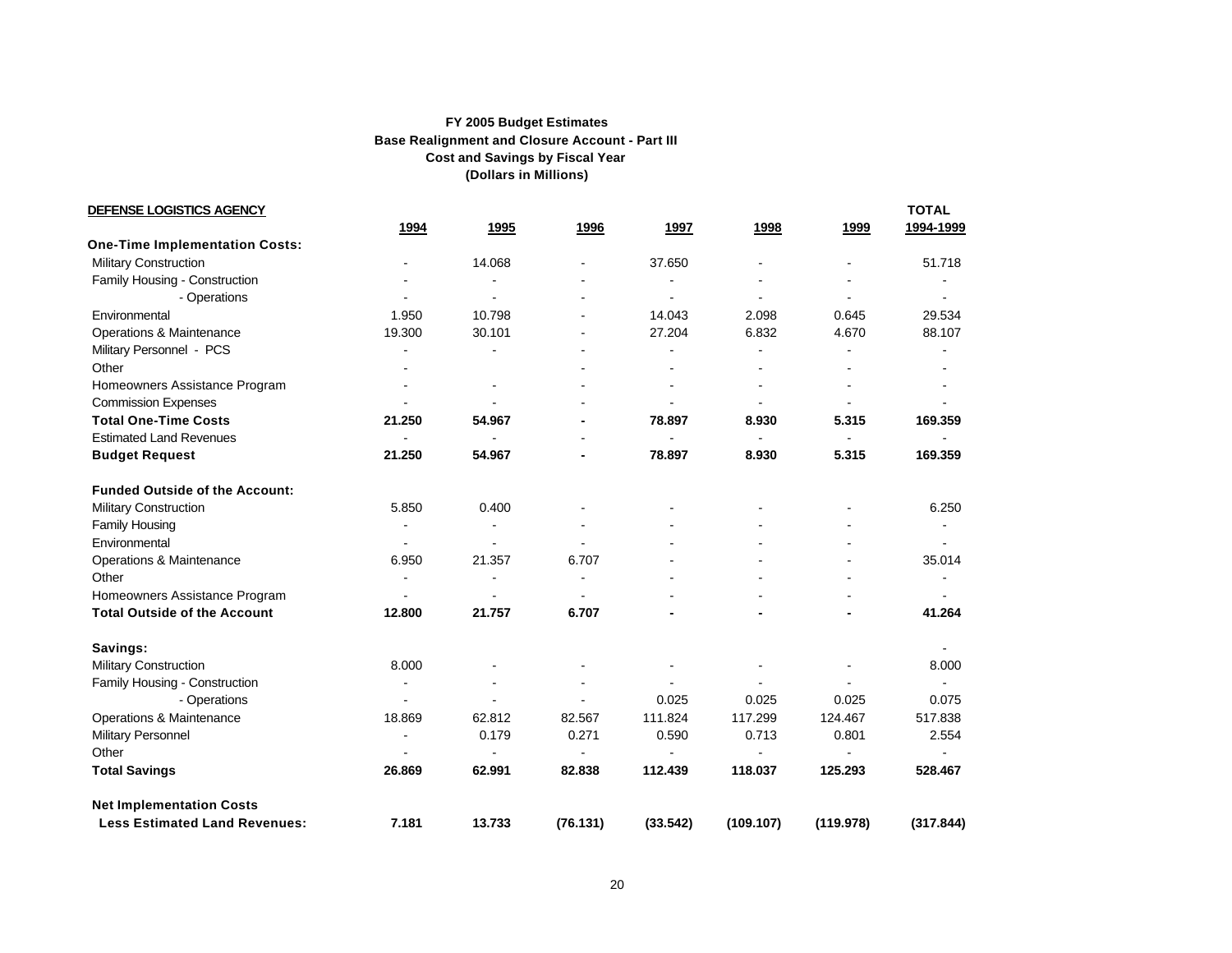| DEFENSE INFORMATION SYSTEMS AGENCY    |                          |                |                          |                |                |                | <b>TOTAL</b>   |
|---------------------------------------|--------------------------|----------------|--------------------------|----------------|----------------|----------------|----------------|
|                                       | <u>1994</u>              | 1995           | 1996                     | 1997           | 1998           | 1999           | 1994-1999      |
| <b>One-Time Implementation Costs:</b> |                          |                |                          |                |                |                |                |
| Military Construction                 |                          |                |                          | $\blacksquare$ | $\overline{a}$ | ÷              |                |
| Family Housing - Construction         |                          |                |                          |                |                |                |                |
| - Operations                          |                          |                |                          |                |                |                |                |
| Environmental                         |                          |                |                          |                |                |                |                |
| Operations & Maintenance              | 29.745                   | 72.300         | 61.408                   | 31.309         | 1.097          | $\blacksquare$ | 195.859        |
| Military Personnel - PCS              | 0.025                    | 0.220          | 0.045                    | 0.050          | $\blacksquare$ |                | 0.340          |
| Other                                 | 29.200                   | 87.080         | 54.455                   | 10.228         |                | $\blacksquare$ | 180.963        |
| Homeowners Assistance Program         |                          |                | $\overline{\phantom{a}}$ | $\blacksquare$ | $\blacksquare$ |                | $\blacksquare$ |
| <b>Commission Expenses</b>            | $\overline{\phantom{a}}$ | $\blacksquare$ | $\blacksquare$           | $\blacksquare$ |                |                |                |
| <b>Total One-Time Costs</b>           | 58.970                   | 159.600        | 115.908                  | 41.587         | 1.097          | $\blacksquare$ | 377.162        |
| <b>Estimated Land Revenues</b>        | $\overline{a}$           |                | $\blacksquare$           | $\sim$         | $\blacksquare$ |                |                |
| <b>Budget Request</b>                 | 58.970                   | 159.600        | 115.908                  | 41.587         | 1.097          |                | 377.162        |
| <b>Funded Outside of the Account:</b> |                          |                |                          |                |                |                |                |
| Military Construction                 |                          |                |                          |                |                |                |                |
| <b>Family Housing</b>                 |                          |                |                          |                |                |                |                |
| Environmental                         |                          |                | $\blacksquare$           |                | $\blacksquare$ | $\blacksquare$ |                |
| Operations & Maintenance              |                          | 28.915         | 48.072                   | 51.247         | 51.382         | 51.385         | 231.001        |
| Other                                 |                          | 1.772          | 1.995                    | 1.995          | 1.995          | 1.995          | 9.752          |
| Homeowners Assistance Program         |                          |                |                          | $\blacksquare$ | $\blacksquare$ | -              |                |
| <b>Total Outside of the Account</b>   |                          | 30.687         | 50.067                   | 53.242         | 53.377         | 53.380         | 240.753        |
| Savings:                              |                          |                |                          |                |                |                |                |
| Military Construction                 |                          |                |                          |                |                |                |                |
| Family Housing - Construction         |                          |                |                          |                |                |                |                |
| - Operations                          |                          |                |                          |                |                |                |                |
| Operations & Maintenance              | 8.786                    | 105.857        | 267.476                  | 297.860        | 314.955        | 314.262        | 1,309.196      |
| Military Personnel                    |                          | 2.785          | 15.828                   | 18.088         | 19.164         | 19.164         | 75.029         |
| Other                                 | $\blacksquare$           |                |                          |                | $\blacksquare$ | $\blacksquare$ |                |
| <b>Total Savings</b>                  | 8.786                    | 108.642        | 283.304                  | 315.948        | 334.119        | 333.426        | 1,384.225      |
| <b>Net Implementation Costs</b>       |                          |                |                          |                |                |                |                |
| <b>Less Estimated Land Revenues:</b>  | 50.184                   | 81.645         | (117.329)                | (221.119)      | (279.645)      | (280.046)      | (766.310)      |